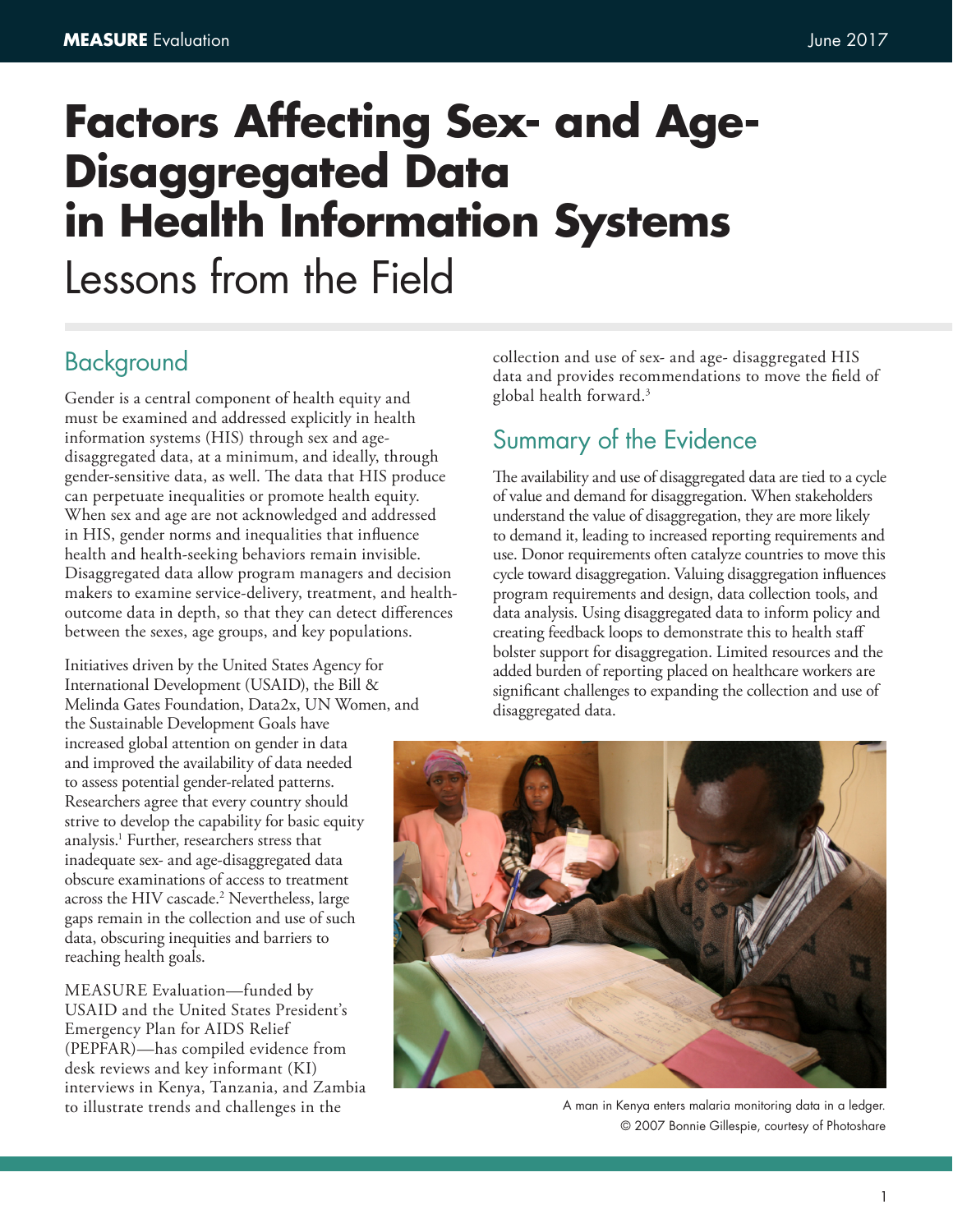# Key Terms

**Sex** is the classification of people as male or female. At birth, infants are assigned a sex based on a combination of bodily characteristics, such as chromosomes, hormones, internal reproductive organs, and genitalia.—Interagency Gender Working Group (IGWG): https://www.igwg.org/wpcontent/uploads/2017/05/HandoutGenderTerms.pdf

**Gender** refers to a culturally defined set of economic, social, and political roles, responsibilities, rights, and obligations associated with being female and male. It also refers to the power relations between and among women, men, boys, and girls. What it means to be a woman or girl, and a man or boy, varies across cultures and over time. These distinctions often intersect with other factors such as race, class, age, and sexual orientation; for example, different age groups may experience different gender norms. Transgender people, whether they identify as men or women, are subject to the same set of expectations and sanctions. —IGWG: https://www.igwg.org/wp-content/ uploads/2017/05/HandoutGenderTerms.pdf

**Disaggregated data** are stratified or separated by factors such as age or sex. This allows comparison between groups or characteristics. Routine data are usually disaggregated by **sex** (not gender), because they are collected based on a person's physical characteristics of being male or female. If data are collected based on someone's gender identity, such as a woman, man, transgender woman, or transgender man, then they would be disaggregated by **gender.** Special studies are more likely to collect gender-disaggregated data, but the practice is becoming more common in routine health information systems in some countries. For more information, see http://usaidprojectstarter.org/content/datadisaggregation

**Gender-sensitive indicators** are indicators that go beyond sex disaggregation (but are still to be collected by male/female, as applicable); that try to directly measure aspects of gender; and that try to more thoroughly examine how gender relations affect health and development outcomes. To learn more, see https://www.globalhealthlearning.org/ course/gender-m-e

# State of Disaggregation

**HIV testing and counseling indicators are consistently disaggregated both by age and sex.** Although there were some inconsistencies in the age bands that ministries of health and external funders use, KIs and documents confirmed that the countries we studied regularly disaggregate HIV indicators by age and sex. This indicates significant progress in the past decade. But routine disaggregation did not extend to data on adherence to HIV treatment or on indicators of viral suppression captured in paper records. In areas with electronic health records, adherence and viral suppression data were increasingly being disaggregated by sex and age. Where some but not all facilities collect disaggregated data, we found that alternatives are occasionally used for reporting, such as using sex ratios from facilities that do collect by sex to project estimates for all sites. This could be problematic, because access to and use of services may vary by location, whether a location is urban or rural, and other factors.

**Other health outcomes, such as immunizations, malaria, and tuberculosis, were less likely than HIV outcomes to be disaggregated by sex** and fewer KIs thought this was important enough to justify the additional burden. For these non-HIV outcomes, age

"Under nutrition, disaggregating wouldn't necessarily be that helpful. Children are children."

> *—Zambian key informant*

disaggregation was more common than sex disaggregation, but the age bands that were used varied.

**Sex and age disaggregation of data on key populations are uneven.** In some cases, data on key populations (men who have sex with men, female sex workers, and people who inject drugs) are disaggregated when possible. We received reports that Kenya has begun to extend disaggregation by gender among sex workers to include transgender people. We also found that implementing partners of PEPFAR programs are collecting agedisaggregated data, but these data are not routinely examined at the national level.

**Few gender-sensitive indicators are routinely collected.**  These indicators often interact with health outcome indicators, such as HIV prevalence. Knowledge of gendersensitive indicators, such as perpetration or experience of gender-based violence and norms for the acceptability of wife-beating or household decision making by couples, was often low. Few if any gender-sensitive indicators are being collected routinely. Data on gender-based violence are more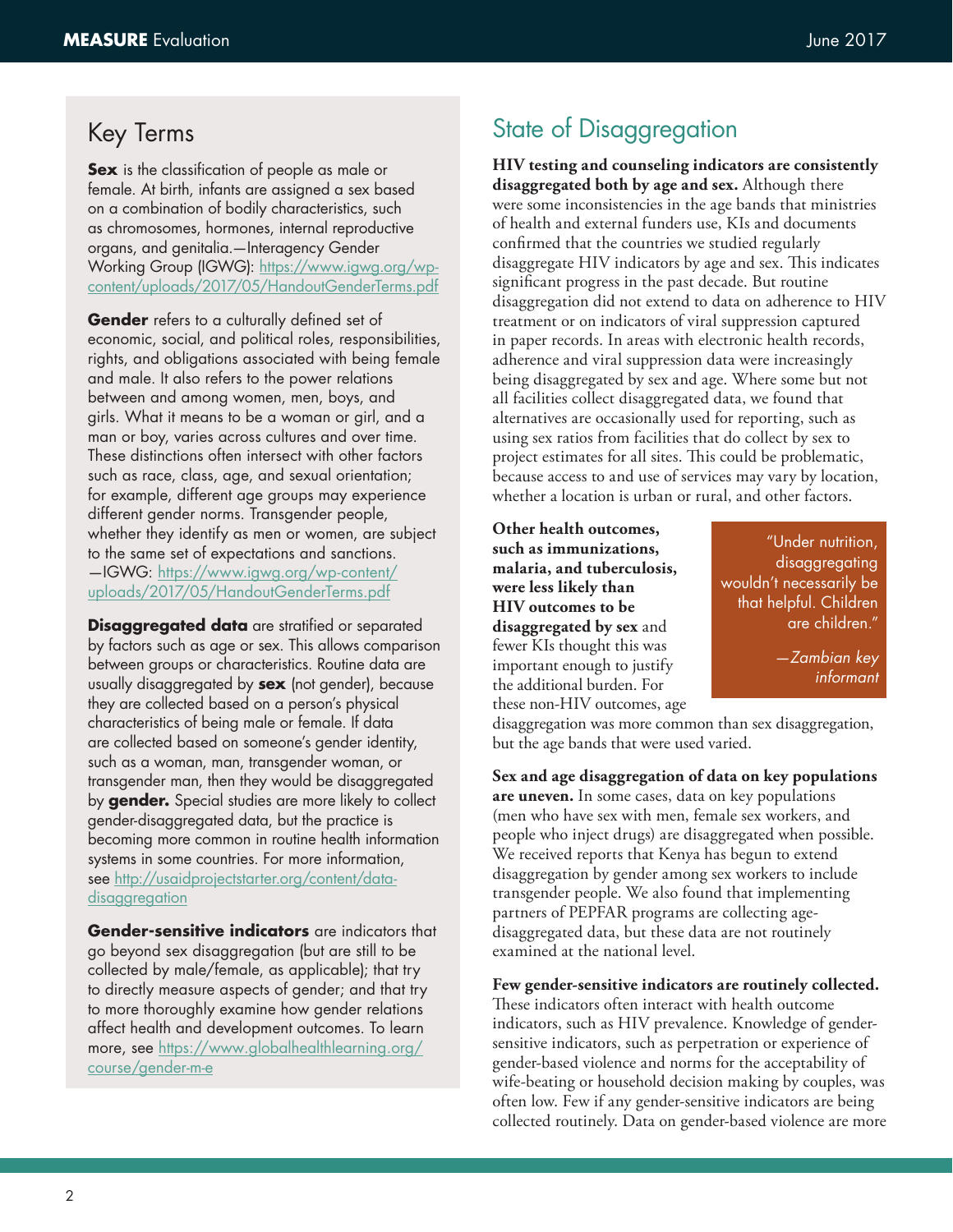"[We] lose some data when the registers are collated— some indicators are left out due to space. These decisions about what rolls up is decided by the planners and not necessarily the program people. Program people need to have input in what is actually collated."

—Zambian key informant

likely to be collected, but may not be disaggregated by sex or specify the type of violence.

#### Factors that Influence Disaggregation

**The type of tool used to collect data directly affects whether and to what degree data are disaggregated.** We found that data in facility health registers are disaggregated by sex. However, when aggregated into summary tools, the male and female fields are often aggregated into total number of people, and fine age disaggregation tends to be lost.

**Creating new systems for data collection and analysis that allow disaggregation by sex and age requires significant resources.** Changing tools is expensive and time- consuming, because the new tools must be distributed and staff at all the service delivery points must be trained to use them. Ensuring data quality is challenging, and introducing data elements increases the risk for error in data entry and the potential for bad data. KIs mentioned the enormous amount of reporting expected of health workers. Data producers and decision makers alike noted that adding sex and age disaggregation fields would add significant time and effort to the workloads of these overburdened health workers. Electronic medical records (EMRs) were discussed as a potential solution to this burden, but rollout is not realistic everywhere.

"Once I enter into the register, I now have to get another paper and start recording. And I don't have time. And these then go to another worker. It's time for an electronic system, so we don't burden the health worker."

—Zambian key informant

"Epidemiologically, why would you not want to look at male/female unless the disease is only for females or only for males?"

—Kenyan key informant

"Partners come with good systems, but at the end of the project, sustainability issues are not addressed. Hence, at the end of the project, the system crumbles. Many EMRs [electronic medical records] are driven by donors and once they pull out—that's it. These are some of the issues facing us."

#### —Kenyan key informant

**Creating strong feedback loops, or consistently demonstrating how disaggregated data inform policy, are critical steps in building buy-in for data disaggregation.** There is significant tension between balancing the utility of age- and sex-disaggregated data and the added burden of collecting and analyzing them, especially in areas with paper-based data collection systems. Busy health workers may not see the value of disaggregation. Although some KIs expressed strong support for disaggregation, more KIs expressed uncertainty about the need for it.

**Ensuring that stakeholders at many levels feel responsible for advocating data disaggregation is an important facilitator.** Without a clear point person advocating change, the demand and buy-in needed to make changes are lacking. One decision maker explained that some managers and government stakeholders do not understand the importance of disaggregation, and said that if such higher-level stakeholders do not see the importance, those below probably won't see the importance, either, or advocate it.

**The interest and support of development partners catalyzes sex and age disaggregation.** Informants mentioned USAID, PEPFAR, the Global Fund to Fight AIDS, Tuberculosis and Malaria, the United Nations, and gender-focused nongovernmental organizations as supporting the increased collection and use of genderrelated data. KIs also noted that while donors may initiate these efforts, ministries of health work with donors to achieve results. They said that challenges have arisen when data requirements from national ministries and funders were not aligned, as with PEPFAR's updated age bands. Nevertheless, PEPFAR's support and encouragement to collect these new age bands have no doubt changed these countries' common practice with respect to HIV data. Recent moves to synchronize stakeholders' data requirements and incorporate them in national data plans are laudable and worth sharing to strengthen the collection, analysis, and use of disaggregated data in other countries. The sustainability of electronic systems when donors pull out also surfaced as a concern.